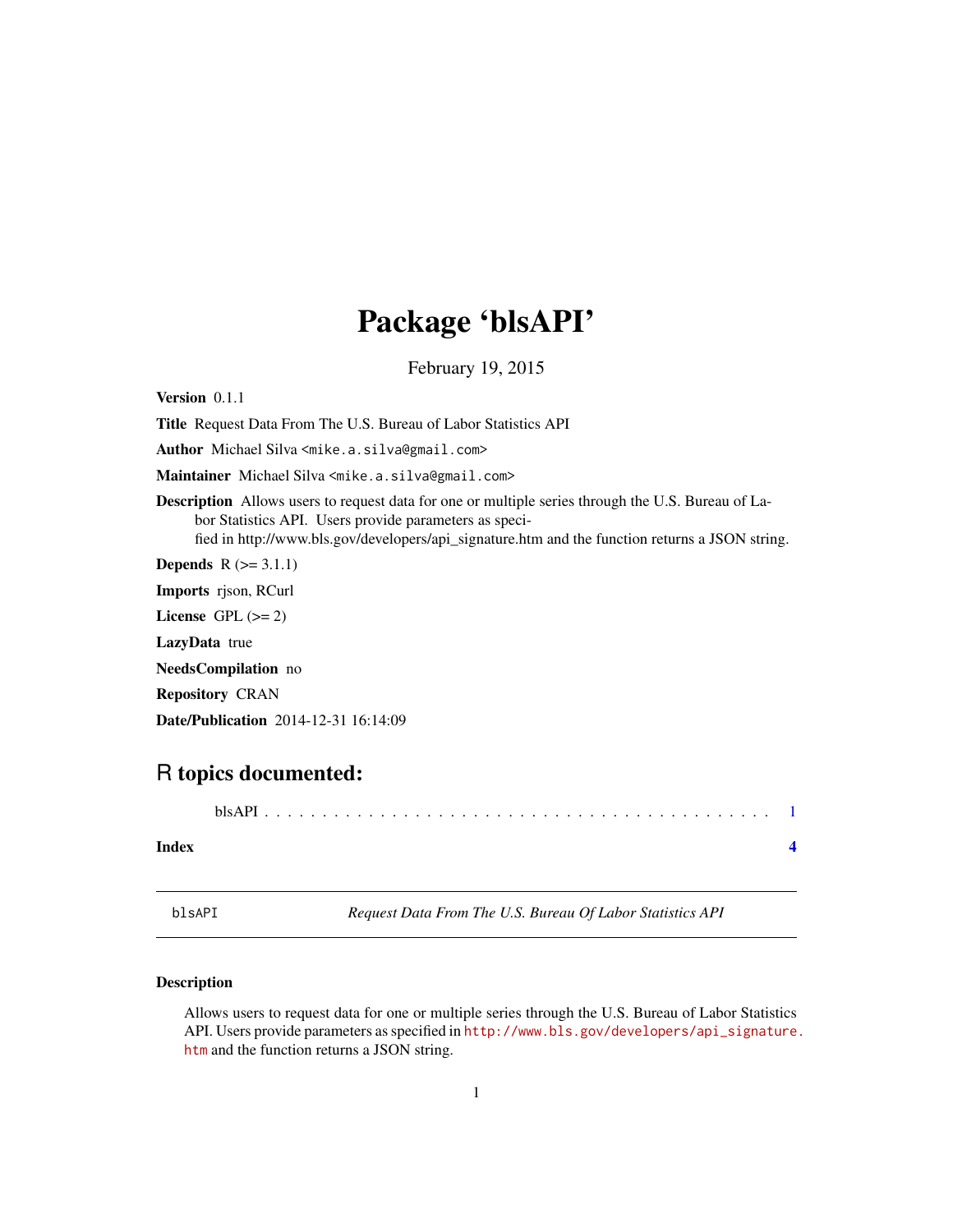#### Usage

blsAPI(payload = NA, api.version = 1)

#### Arguments

| payload     | a string or a list containing data to be sent to the API.                        |
|-------------|----------------------------------------------------------------------------------|
| api.version | an integer for which api version you want to use (i.e. 1 for $v1$ , 2 for $v2$ ) |

#### Details

See <http://www.bls.gov/developers/> and [http://www.bls.gov/developers/api\\_signature](http://www.bls.gov/developers/api_signature.htm). [htm](http://www.bls.gov/developers/api_signature.htm) for more details on the payload.

#### Examples

```
## These examples are taken from http://www.bls.gov/developers/api_signature.htm
library(rjson)
library(blsAPI)
## API Version 1.0 R Script Sample Code
## Single Series request
response <- blsAPI('LAUCN040010000000005')
json <- fromJSON(response)
## Multiple Series
payload <- list('seriesid'=c('LAUCN040010000000005','LAUCN040010000000006'))
response <- blsAPI(payload)
json <- fromJSON(response)
## One or More Series, Specifying Years
payload <- list(
  'seriesid'=c('LAUCN040010000000005','LAUCN040010000000006'),
  'startyear'=2010,
  'endyear'=2012)
response <- blsAPI(payload)
json <- fromJSON(response)
## API Version 2.0 R Script Sample Code
## Single Series
response <- blsAPI('LAUCN040010000000005', 2)
json <- fromJSON(response)
## Multiple Series
payload <- list('seriesid'=c('LAUCN040010000000005','LAUCN040010000000006'))
response <- blsAPI(payload, 2)
json <- fromJSON(response)
## One or More Series with Optional Parameters
payload <- list(
  'seriesid'=c('LAUCN040010000000005','LAUCN040010000000006'),
  'startyear'=2010,
```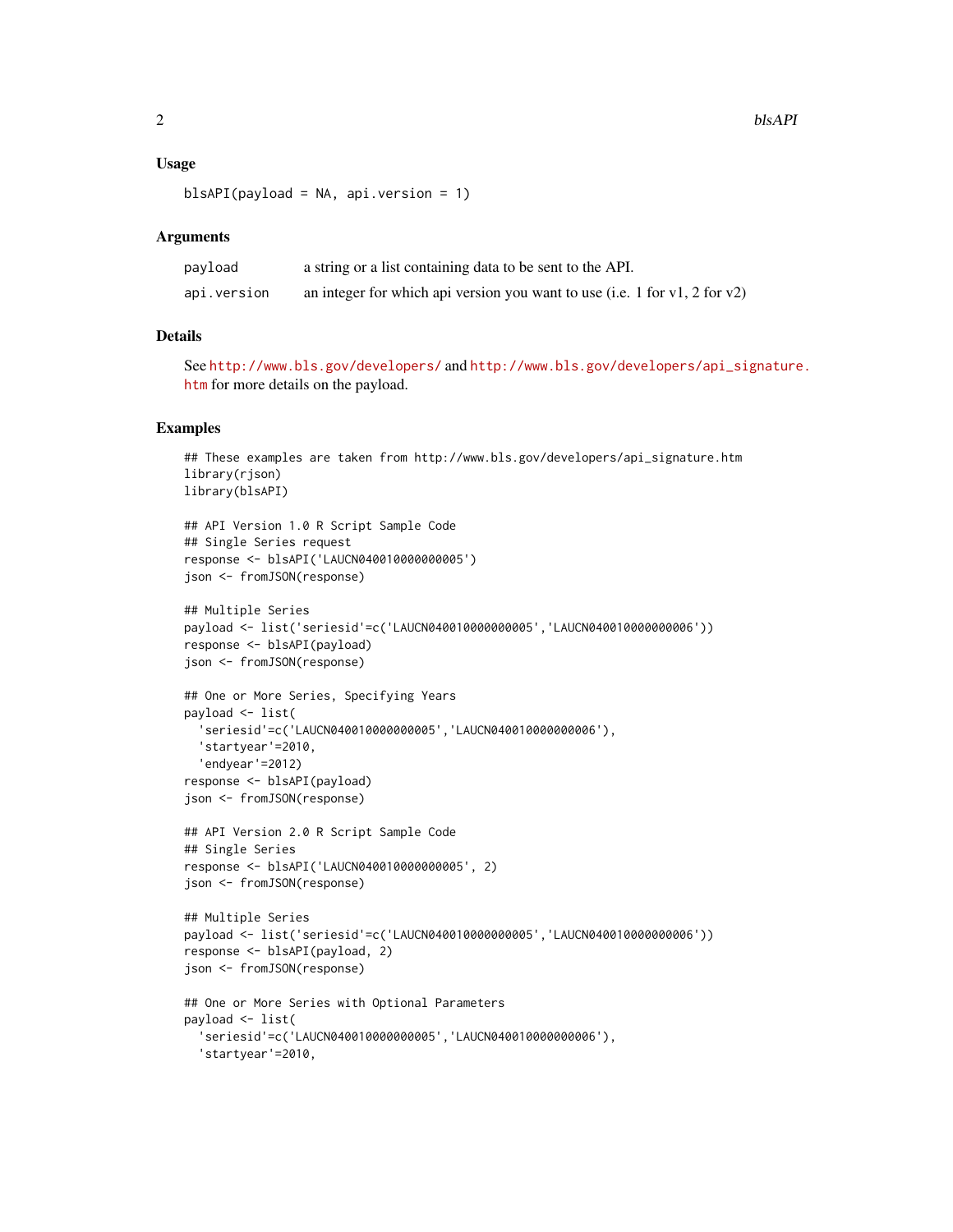#### $b$ lsAPI  $3$

```
'endyear'=2012,
  'catalog'=FALSE,
  'calculations'=TRUE,
  'annualaverage'=TRUE,
  'registrationKey'='995f4e779f204473aa565256e8afe73e')
response <- blsAPI(payload, 2)
json <- fromJSON(response)
```